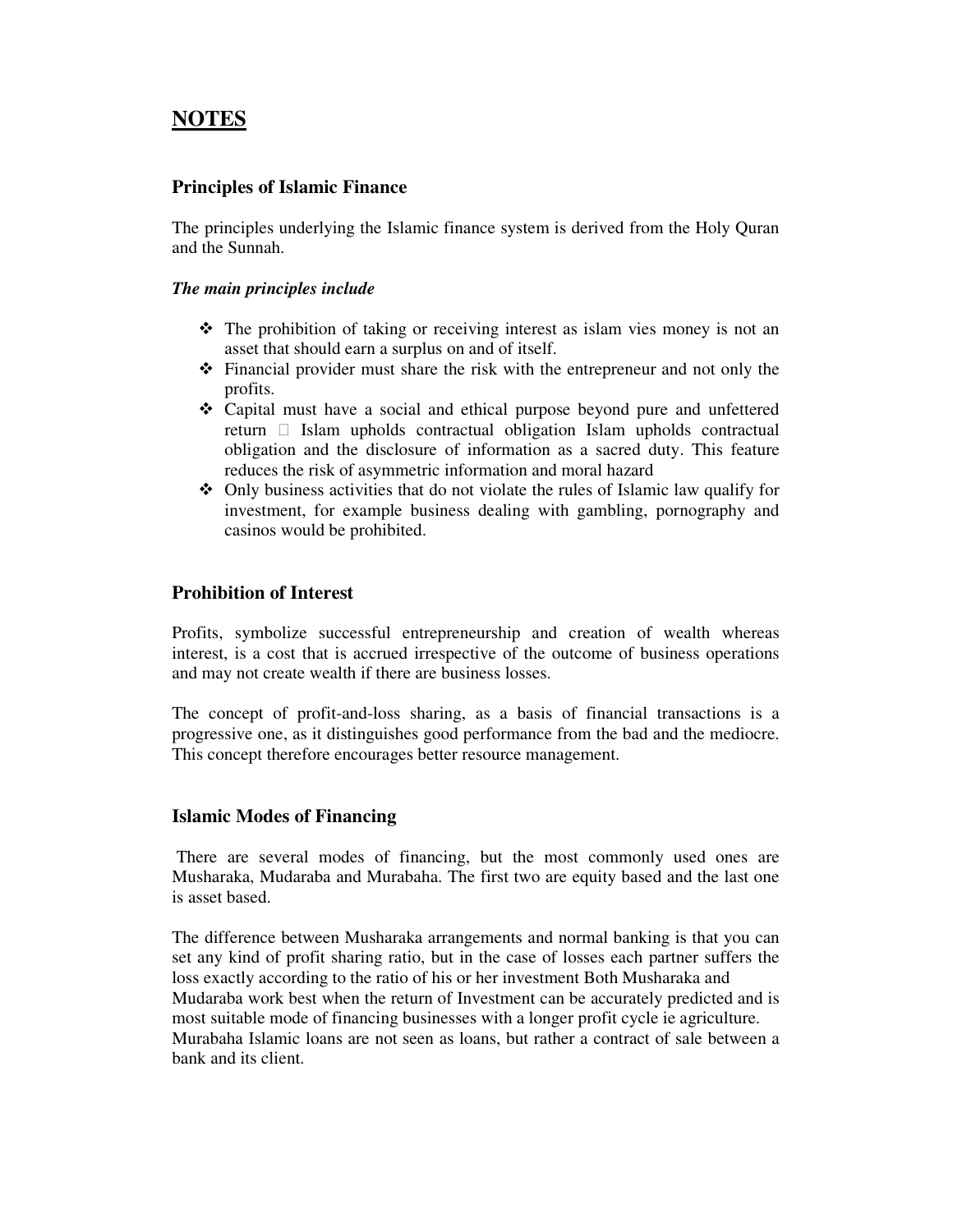#### **MURABAHA**

The most preferred method of financing for many Islamic banks due to the simplicity of the model and it has certain advantages of the other equity based modes.

#### **SMEs and MUSHARAKA**

Islamic banks offer loans that are based on intangibles such as the business person ' s experience and character. This feature is particularly useful for SME who lack collateral. Viable project denied access to credit by conventional financial institution might prove to be acceptable under the Islamic banking system on a profit and loss sharing basis.

## **WHY ISLAMIC MICROFINANCE**

Microfinance programs are based on group sharing of risk and personal guarantee while maintenance of trust and honesty is tied to the availability of future funds. This model should allow for the inclusion of a Musharaka based model, or in the least, a model of collective guarantee.

#### **SIMILARITIES**

Microfinance and Islamic finance have much in common. Islam emphasizes ethical, moral, social, and religious factors to promote equality and fairness for the good of society as a whole. Principles encouraging risk sharing, individual rights and duties, sanctity of contracts are all part of the Islamic code underlying the financial system. In this light, many elements of microfinance are consistent with the broader goals of Islamic finance.

#### **MUSLIM AID**

promote the development of an ethical economic system whereby people ' s potentials are unleashed and they work towards the betterment of their economic and social conditions. We run microfinance programmes in several Field offices, notably Bangladesh, Sri Lanka, Pakistan, Somali, Cambodia, Indonesia, Sudan, Iraq and Bosnia; and also non-field offices such as Mexico. The demand for Islamic (interest free) microfinance is tremendously high amongst both Muslim and Non-Muslim clients due to the perceived customer benefits Muslim Aid provides both financial and Non financial services to serve the poor and uplift them from poverty.